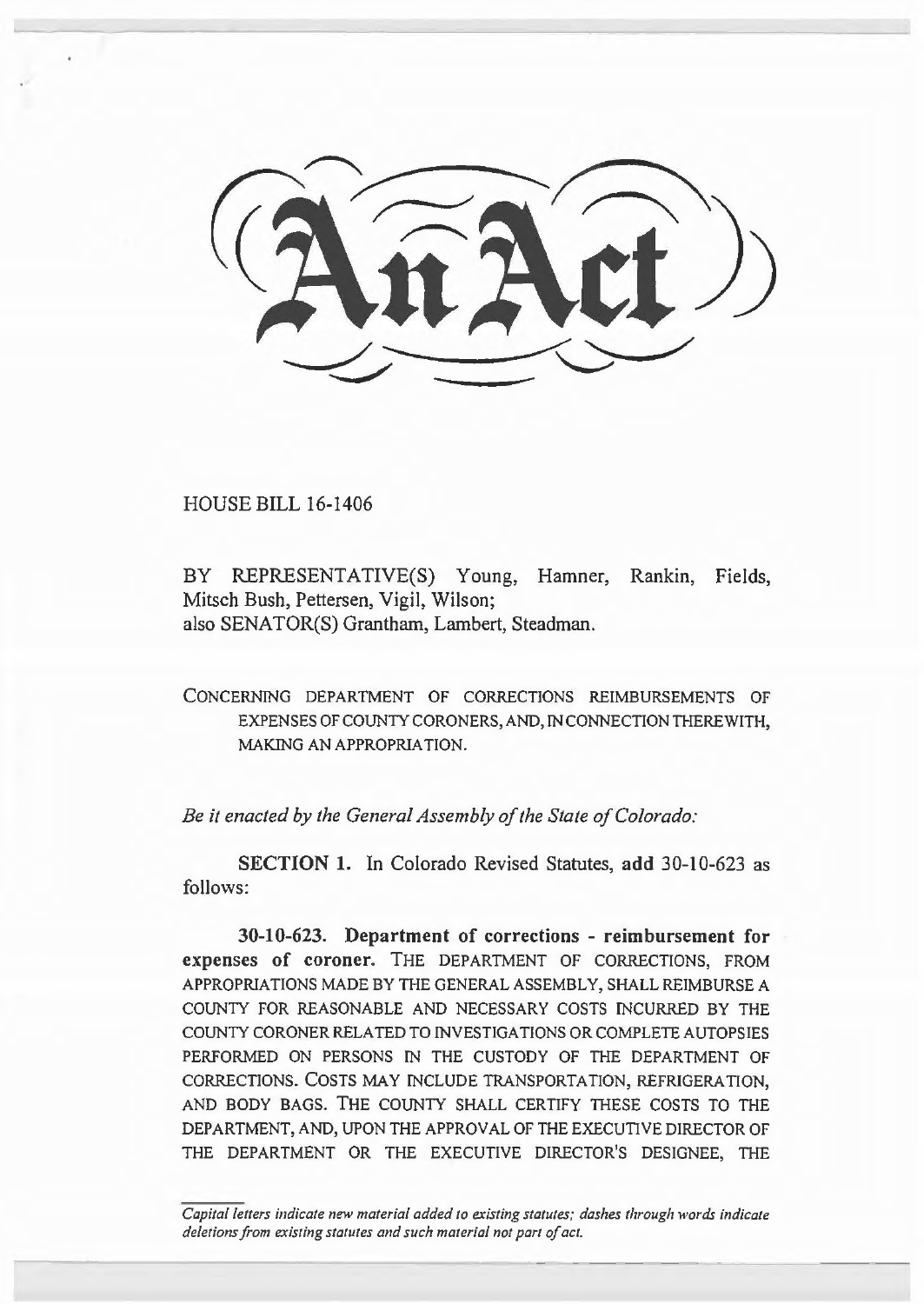DEPARTMENT SHALL PAY THE COSTS.

SECTION 2. Appropriation. For the 2016-17 state fiscal year, \$32,175 is appropriated to the department of corrections for use by the executive director's office subprogram. This appropriation is from the general fund. To implement this act, the department may use this appropriation for reimbursement of coroners for investigations and autopsies.

SECTION 3. Effective date. This act takes effect July 1, 2016.

SECTION 4. Safety clause. The general assembly hereby finds,

PAGE 2-HOUSE BILL 16-1406